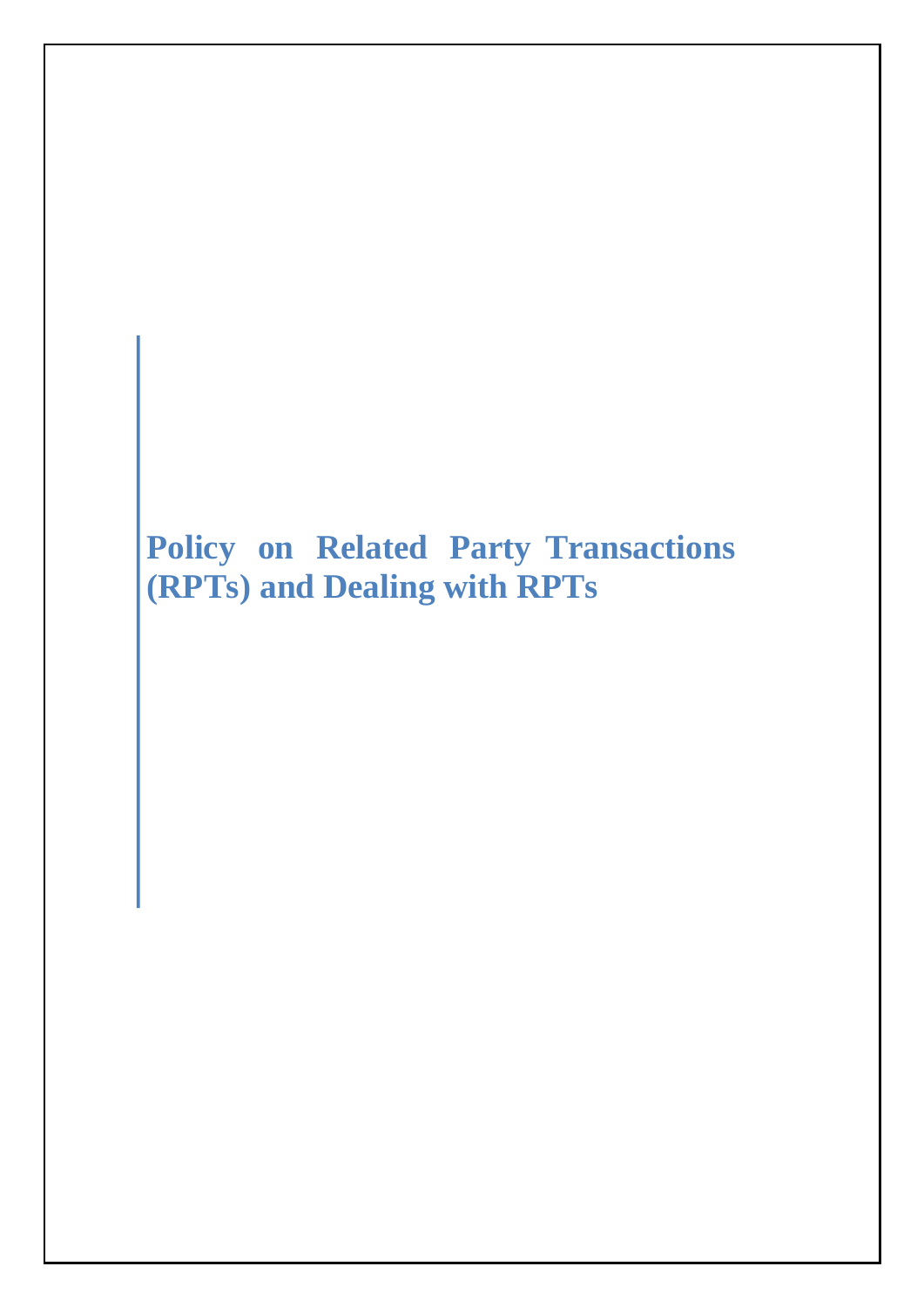# **TABLE OF INDEX**

| S.No.          | <b>Particulars</b>                                                                                                                                                                                             | Page No.  |
|----------------|----------------------------------------------------------------------------------------------------------------------------------------------------------------------------------------------------------------|-----------|
| 1.             | Introduction & Definitions                                                                                                                                                                                     | $2 - 6$   |
| 3              | Dealing with Related Party Transactions<br>Committee<br>(including)<br>by<br>(a)<br>Approval<br>Audit<br><b>Omnibus Approval</b> )<br>(b)<br>Approval by Board of Directors<br>Approval by Shareholders<br>(c) | $7 - 11$  |
| $\overline{4}$ | <b>Identification of Potential Related Party Transactions</b>                                                                                                                                                  | $12 - 13$ |
| 6              | <b>Disclosure Requirements</b>                                                                                                                                                                                 | $14 - 15$ |
| $\overline{7}$ | Consequence of Non-Approval / Violations of the Provisions of related<br><b>Party Transactions</b>                                                                                                             | $16-17$   |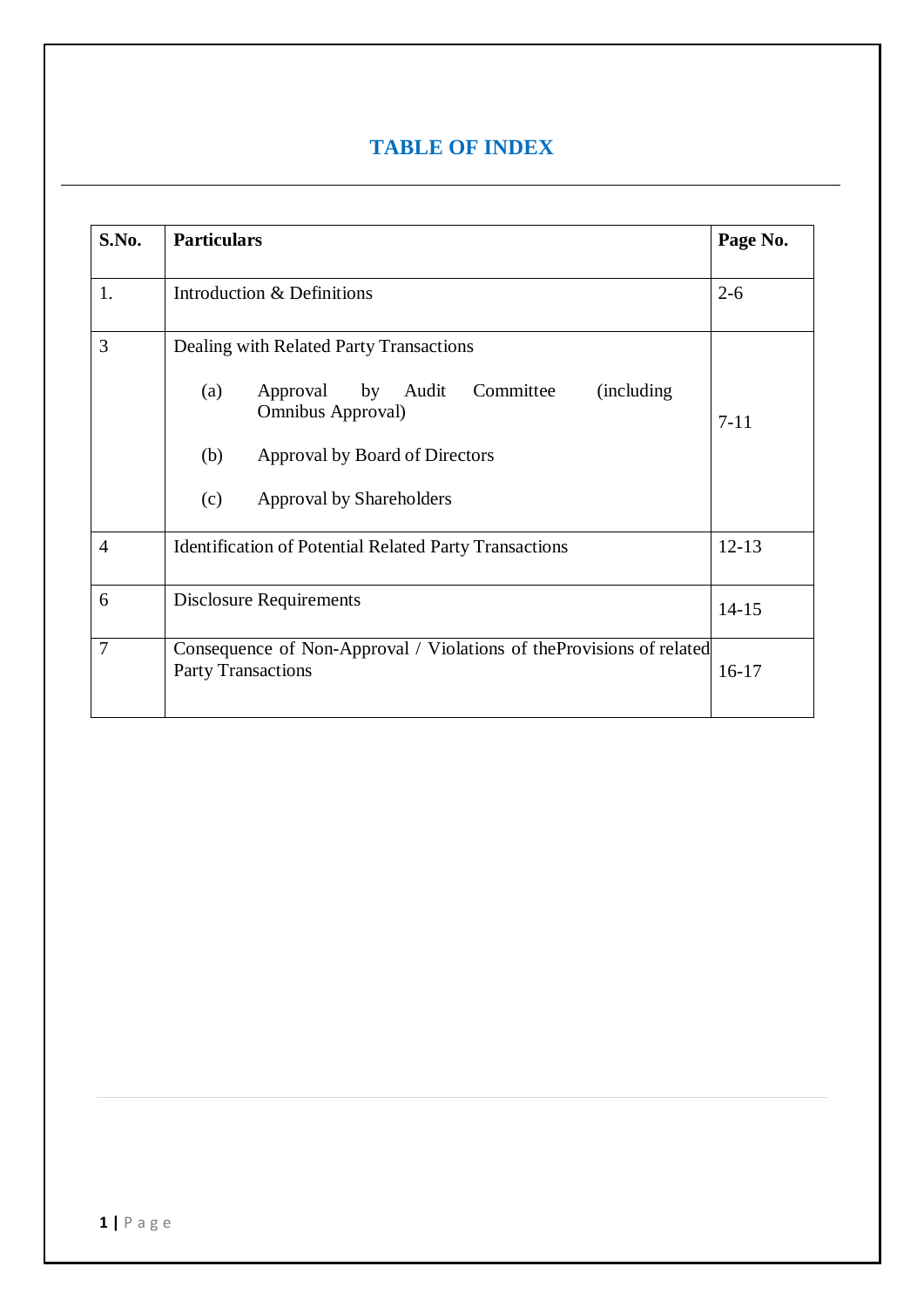#### **Introduction**

This Policy deals with the Related Party Transactions (RPTs) in terms of Companies Act, 2013 and Accounting Standards and other applicable laws, if any prescribing for formulation of RPT Policy.

#### Definitions

**"Associate Company**", in relation to another company, means a company in which that other company has a significant influence, but which is not a subsidiary company of the company having such influence and includes a joint venture company.

*Explanation-* (a) For the purpose of this clause, "significant influence" means control of at least 20% of total voting power, or control; of or participation in business decisions under agreement;

(b) the expression "joint venture" means a joint arrangement whereby the parties that have joint control of that arrangement have rights to the net assets of the arrangement;

**"Arm's length transaction"** means transaction between two related parties that is conducted as if they were unrelated, so that there is no conflict of interest.

**"Audit Committee or Committee"** means "Audit Committee" constituted by the Board of Directors of the Company, from time to time, under provisions of the Companies Act 2013 and the Regulations.

**"Board of Director"** or **"Board"** means the Board of Directors of IFCI Financial Services Limited, as constituted from time to time.

**"Company"** means IFCI Financial Services Limited (IFIN).

**"Government Company"** means any company in which not less than fifty one percent of the paid-up share capital is held by the Central Government, or by any State Government or Governments, or partly by theCentral Government and partly by one or more State Governments, and includes a company which is a subsidiary company of such a Government company.

**"Independent Director"** means a director of the Company, as appointedin terms of Section 149 of the Companies Act 2013 and who also qualifies as Independent Director in terms of the Regulations.

**"Key Managerial Personnel"** in relation to a company, means—

(i) The Chief Executive Officer or the Managing Director or the Manager;

(ii) The Company Secretary;

(iii) The Whole-time Director;

(iv) The Chief Financial Officer;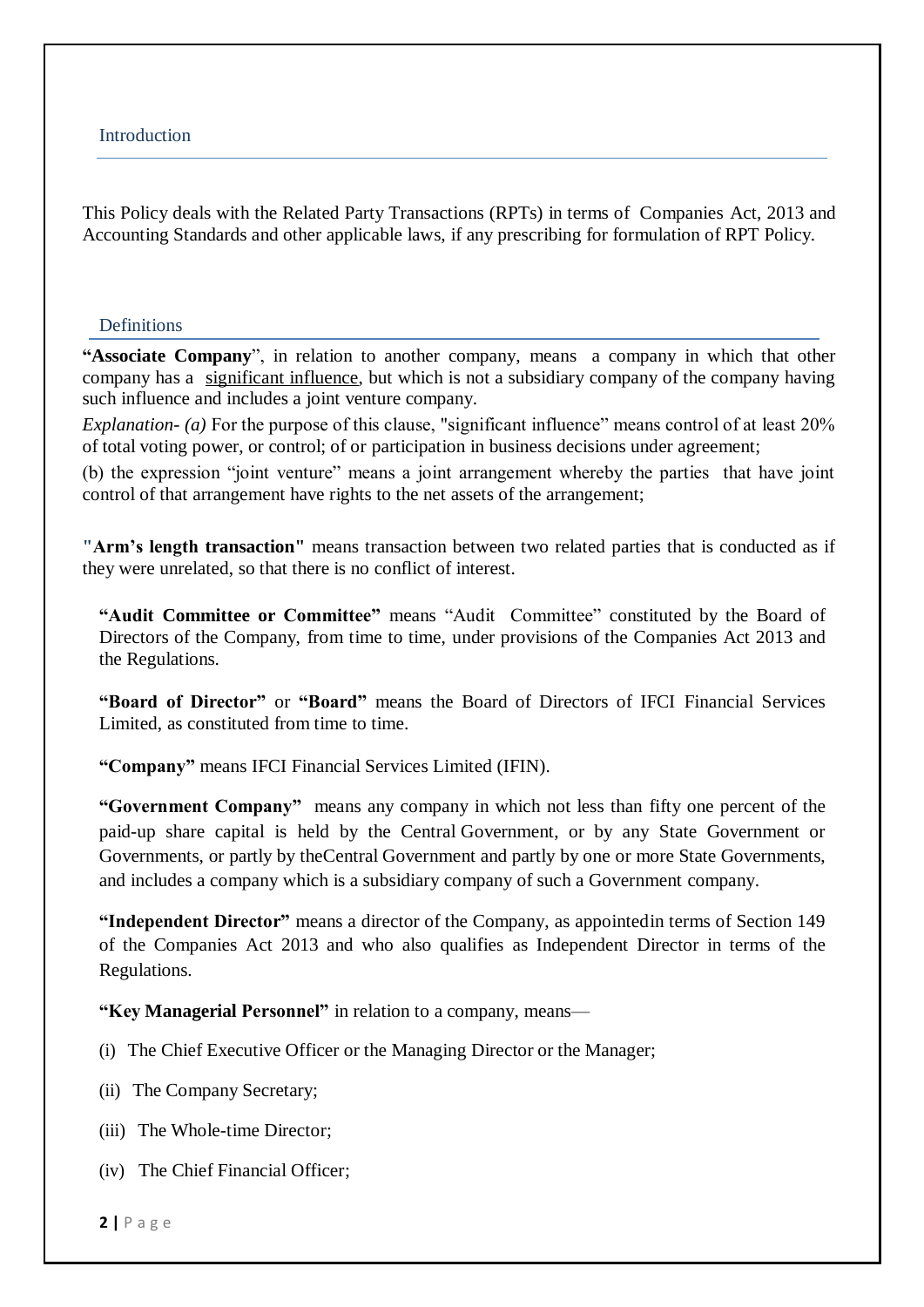(v) Such other officer, not more than one level below the Directors who is in whole time employment, designated as Key Managerial Personnel by theBoard;

(vi) Such other officer of the Company as may be prescribed

## **"Material Transactions" as per the Regulations and Companies Act, 2013**

(a) If the transaction / transactions to be entered into individually or taken together with previous transactions to be entered individually or to be taken together with previous transactions during a financial year, exceeds 10% of the *Annual Consolidated Turnover* of IFCI Financial Services Limited as per the last audited financial statements of the Company.

(b) As per Rule 15(3) of the Companies (Meetings of Board and its Powers) Rules, 2014, as amended from time to time, relating to the threshold limits for determining the materiality of transaction (s).

**"Policy"** means Policy on materiality of Related Party Transactions and dealing with Related Party Transactions.

**"Related Party"** as per Companies Act 2013 & Rules made thereunder, Accounting Standard and the LODR:

## **(A) As per the provisions of Companies Act, 2013 read with applicable Rules made thereunder:**

With reference to the Company, means—

- (i) a director or his relative;
- (ii) a key managerial personnel or his relative;
- (iii) a firm, in which a director, manager or his relative is a partner;
- (iv) a private company in which a director or manager or hisrelative is a member or director;
- (v) a public company in which a director or manager is a director and holds along with his relatives, more than 2% of its paid-up share capital;
- (vi) any body corporate whose Board of Directors, managing director or manager is accustomed to act in accordance withthe advice, directions or instructions of a director or manager;
- (vii) any person on whose advice, directions or instructions a director or manager is accustomed to act:

*Provided* that nothing in sub-clauses (*vi*) and (*vii*) shall apply to the advice, directions or instructions given in a professional capacity.

(viii) Any body corporate which is—

- (a) a holding, subsidiary or an associate company of such company;or
- (b) a subsidiary of a holding company to which it is also a subsidiary; or
- (c) an investing company or the venturer of the company

Explanation: For the purpose of this clause, "the investing company or the venturer of a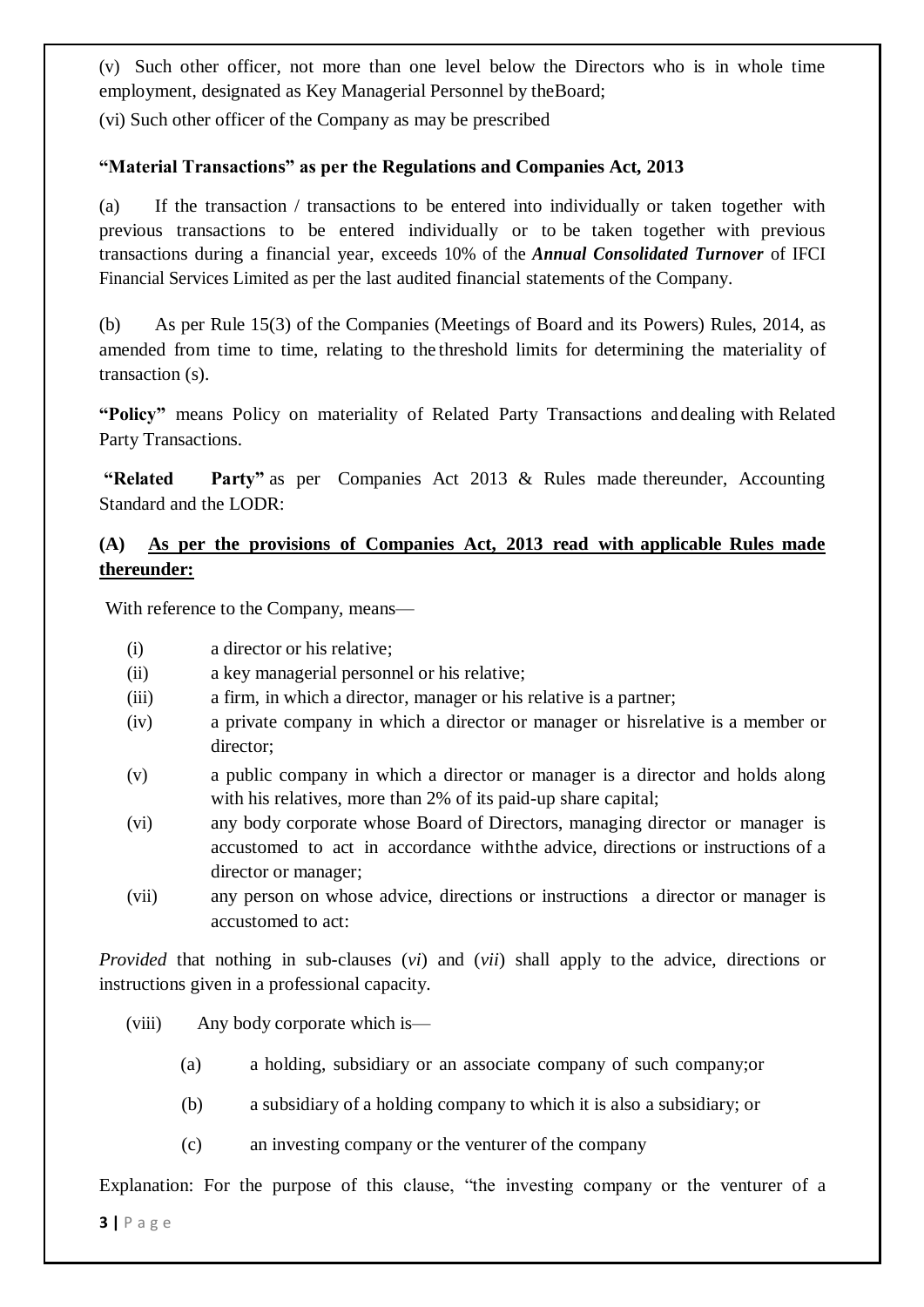company" means a Body Corporate whose investment in the company would result in the company becoming an associate company of the body corporate

(ix) A director (other than an independent director) or key managerial personnel of the holding company or his relative with reference to a Company, shall be deemed to be a related party.

## **(B) As per the provisions of Accounting Standard:**

**Related Party / Parties** are considered to be related if at any time during the reporting period one party has the ability to control the other party or exercise significant influence over the other party in makingfinancial and/or operating decisions.

A related party is a person or entity that is related to the entity that is preparing its financial statements (in this Standard referred to as the 'reporting entity'):

- a) A person or a close member of that person's family is related to a reporting entity if that person:
	- (i) has control or joint control of the reporting entity;
	- (ii) has significant influence over the reporting entity; or
	- (iii) is a member of the key management personnel of the reporting entity or of a parent of the reporting entity

(b) An entity is related to a reporting if any of the following conditions applies:

- (i) The entity and the reporting entity are members of the same group (which means that each parent, subsidiary and fellow subsidiary is related to the others).
- (ii) One entity is an associate or joint venture of the other entity (or an associate or joint venture of a member of a group of which the other entity is a member
- (iii) Both entities are joint ventures of the same third party.
- (iv) One entity is a joint venture of a third entity and the other entity is an associate of the third entity
- (v) The entity is a post-employment benefit plan for the benefit of the employees of either the reporting entity or an entity related to the reporting entity. If the reporting entity is itself such a plan, the sponsoring employers are also related to the reporting entity .
- (vi) The entity is controlled or jointly controlled by a person identified in (a).
- (vii) A person identified  $in(a)(i)$  has significant influence over the enitity or is a member of the key management personnel of the entity (or of a parent of the entity).
- (viii) The entity, or any member of a group of which it is a part, provides key management personnel services to the reporting entity or to the parent of the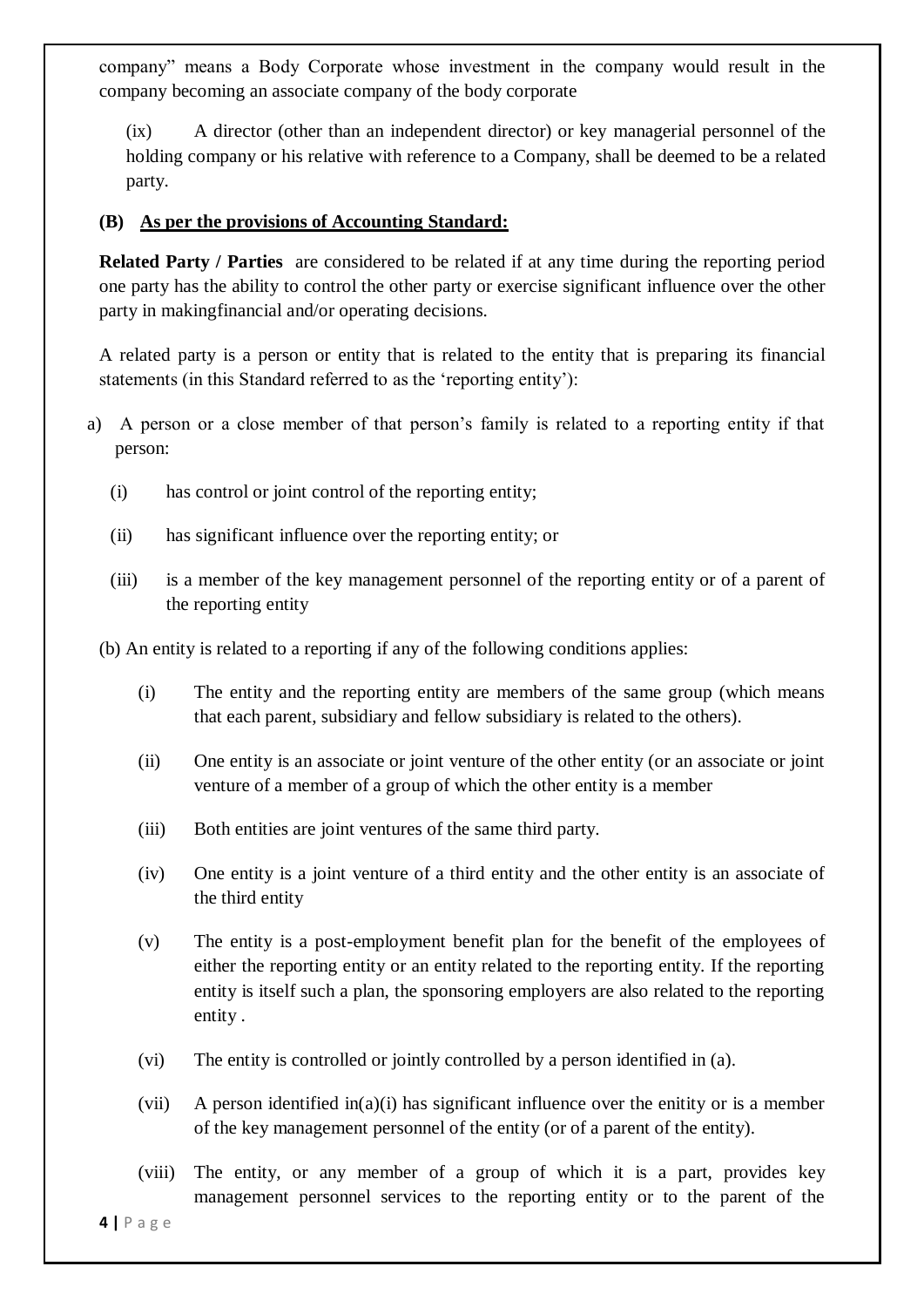reporting entity.

## **(C) "Related Party" as per 2(zb) of the SEBI LODR:**

Shall be considered as related to IFIN if:

- i. Such entity is a related party under section 2(76) of the Companies Act 2013, as applicable from time to time. OR
- ii. Such entity is a Related Party under the applicable accounting standards, as applicable from time to time.

**''Relative''**, with reference to any person, means anyone who is relatedto another, if—

they are members of a Hindu Undivided Family; they are husband and wife; or one person is related to the other in such manner as may beprescribed

## **List of relatives is as prescribed under Rule 4 of the Companies (Specification of Definitions Details) Rules, 2014, as amended from time to time:-**

A person shall be deemed to be the relative of another, if he orshe is related to another in the following manner, namely:-

(1) Father:

Provided that the term "Father" includes step-father.

(2) Mother:

Provided that the term "Mother" includes the step-mother.

(3) Son:

Provided that the term "Son" includes the step-son.

- (4) Son's wife.
- (5) Daughter.
- (6) Daughter's husband.
- (7) Brother:

Provided that the term "Brother" includes the step-brother;

(8) Sister:

Provided that the term "Sister" includes the step-sister.

**"Related Party Transactions"** A Related Party Transaction is transfer of resources, services or obligations between the company and a related party, regardless of whether a price is charged.

*Explanation:* A "transaction" with a Related Party shall be construed to include single transaction or a group of transactions in a contract.

**"Control"** as per Companies Act 2013 & Rules made thereunder, Accounting Standard and the Regulations**:**

## **(A) With reference to the provisions of the Companies Act, 2013**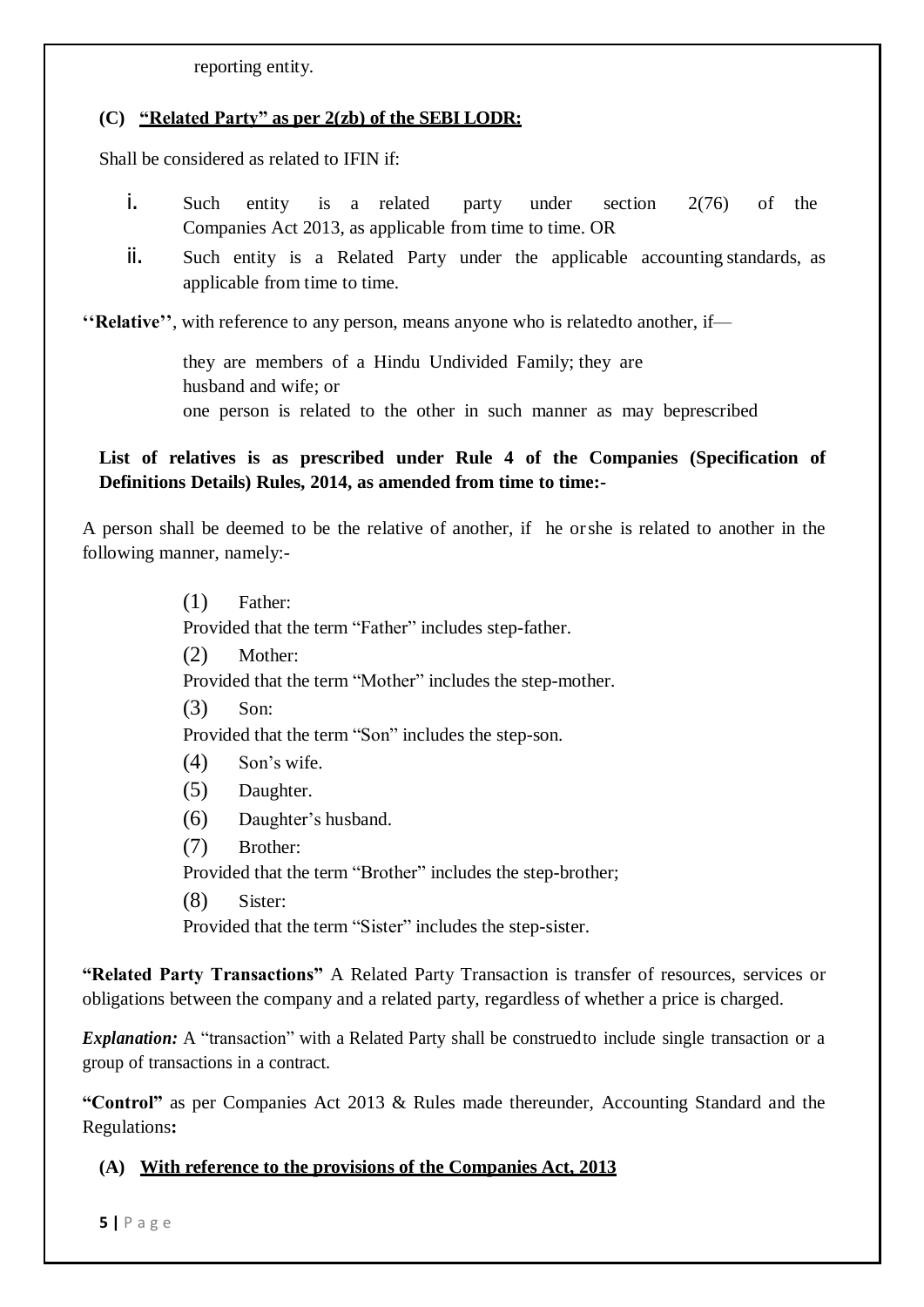Control shall include the right to appoint majority of the Directors or to control the management or policy decisions exercisable by a person or persons acting individually or in concert, directly or indirectly, including by virtue of their shareholding or management rights or shareholders' agreements or voting agreements or in any other manner.

## **(B) With reference to the provisions of Accounting Standard**

Control is  $-$  (a) ownership, directly or indirectly, of more than one half of the voting power of an enterprise, or

(b) Control of the composition of the Board of Directors in the case of a Company or of the composition of the corresponding governing body in case of any other enterprise, or

(c) a substantial interest in voting and the power to direct, by statute or agreement, the financial and/or operating policies of the enterprise.

## **(C) With reference to the provisions of the Regulations**

Control shall have the same meaning as assigned to it under the Securities and Exchange Board of India (Substantial Acquisition of Shares and Takeovers) Regulations, 2011 {Takeover Regulation}.

In terms the Takeover Regulations, Control includes the right to appoint majority of the directors or to control the management or policy decisions exercisable by a person or persons acting individually or in concert, directly or indirectly, including by virtue of their shareholding or management rights or shareholders agreements or voting agreements or in any other manner:

*Provided* that a director or officer of a target company shall not be considered to be in control over such target company, merely by virtue of holding such position;

**"Joint Venture"** - A contractual arrangement whereby two or more parties undertake an economic activity which is subject to joint control.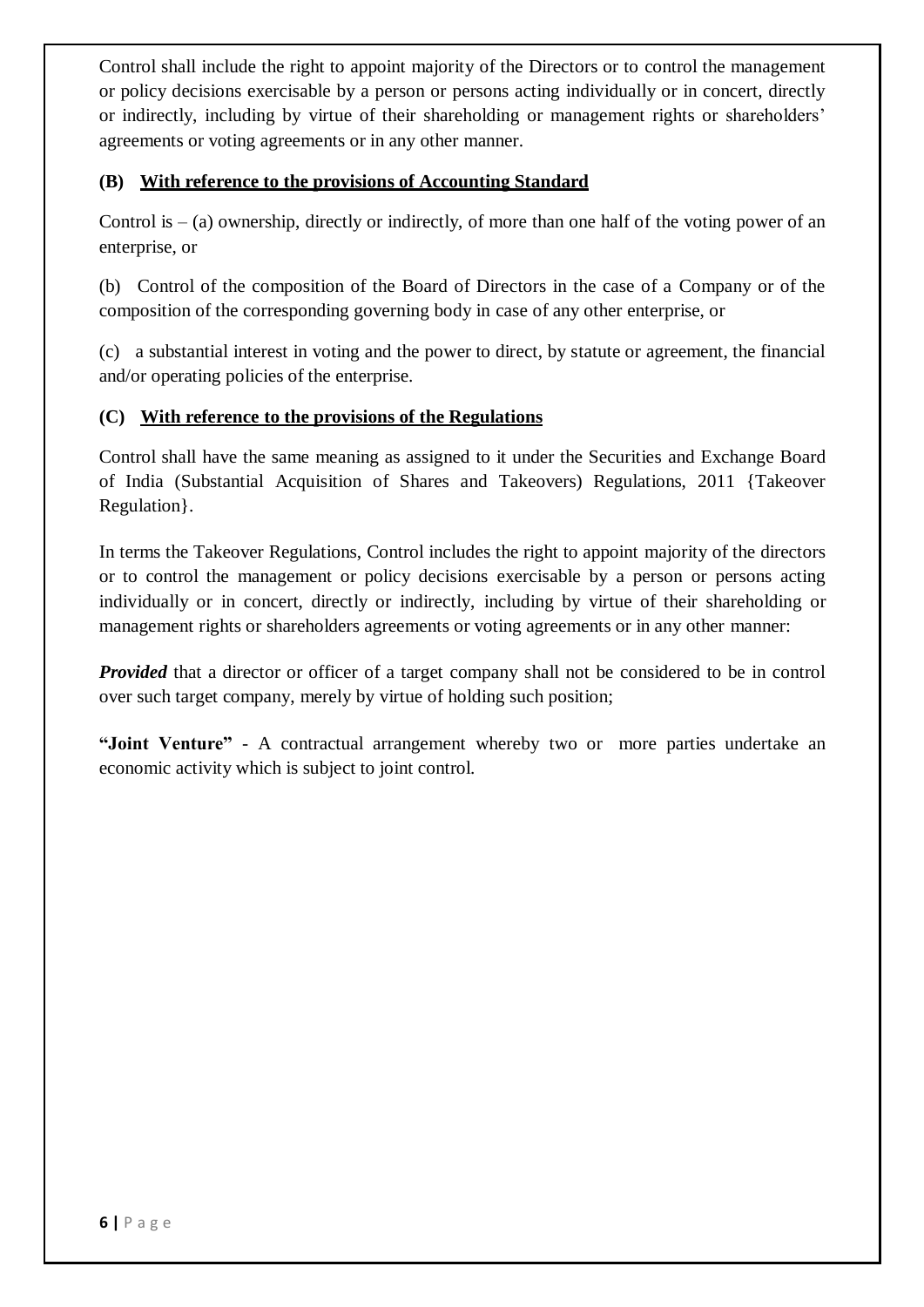# Dealing with Related PartyTransactions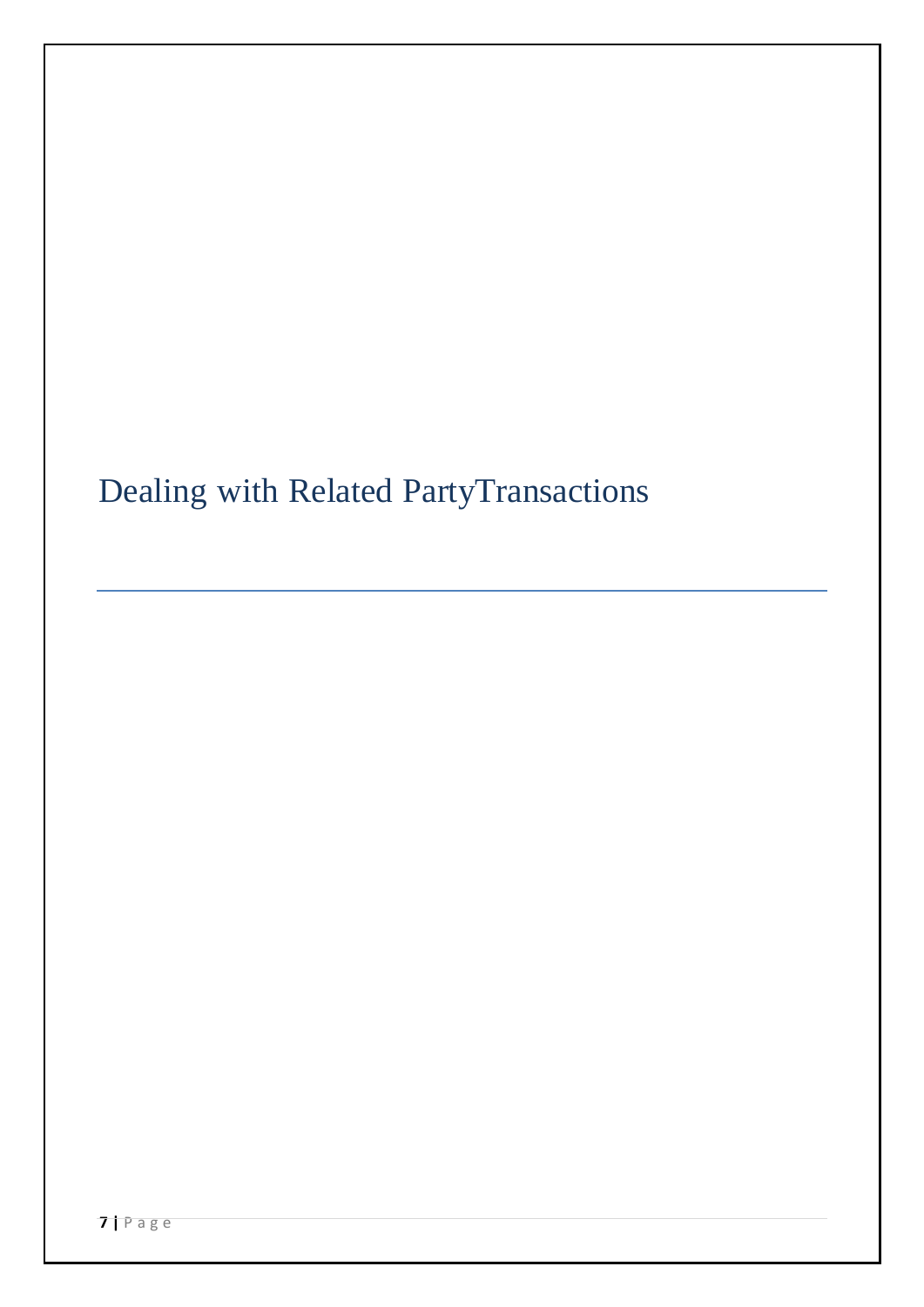## **A. Approvals**

## **I. Approval by Audit Committee**

- 1. All Related Party Transactions (RPTs) (including any subsequent modifications thereof) shall require prior approval of the Audit Committee of Directors.
- 2. The Audit Committee of Directors may grant omnibus approval for the RPTs proposed to be entered into by the Company.
- 3. The Audit Committee shall, after obtaining approval of the Board of Directors, specify the criteria for making the omnibus approval which shall include the following, namely
	- a) maximum value of the transactions, in aggregate, which can be allowed under the omnibus route in a year;
	- b) the maximum value per transaction which can be allowed;
	- c) extent and manner of disclosures to be made to the Audit Committee at the time of seeking omnibus approval;
	- d) review, at such intervals as the Audit Committee may deem fit, related party
	- e) transaction entered into by the company pursuant to each of the omnibus approval made.
	- f) transactions which cannot be subject to the omnibus approval by the Audit Committee.
- 4. The Conditions for granting Omnibus approval are as under:

The Audit Committee shall consider the following factors while specifying the criteria for making omnibus approval, namely: -

(a) Repetitiveness of the transactions (in past or in future);

(b) Justification for the need of omnibus approval.;

(c) Satisfy itself on the need for omnibus approval for transactions ofrepetitive nature and that such approval is in the interest of the Company.

- 5. The proposal for Omnibus Approval placed before the Audit Committee shall include the following information: -
- (a) Name of the related parties;
- (b) Nature and duration of the transactions;
- (c) Period of Transaction;

(d) Maximum amount of transaction that can be entered into;

(e) the indicative base price or current contracted price and the formulafor variation in the price, if any; and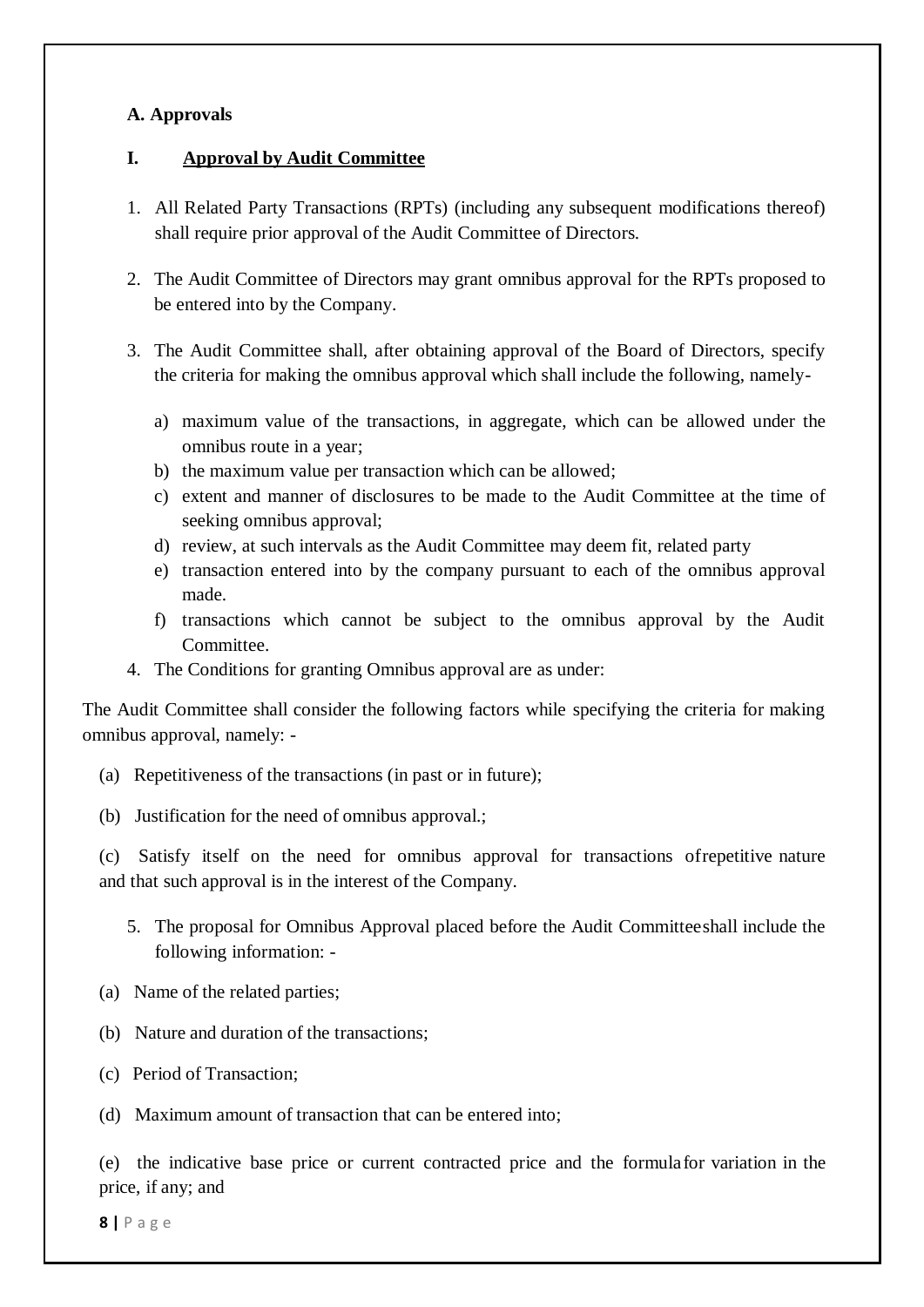(f) Any other information relevant or important for the Audit Committee to take a decision on the proposed transaction:

The Audit Committee may seek any addition information as may be deemed necessary by the Committee while considering the proposal for granting omnibus approval.

- 6. In case the need for related party transaction cannot be foreseen and the aforesaid details are not available, audit committee may make omnibus approval for such transactions subject to their value not exceeding Rs.1 croreper transaction.
- 7. Omnibus approval shall be valid for a period not exceeding one year and shall require fresh approval after the expiry of such one year.
- 8. Omnibus approval shall not be made for transactions in respect of selling or disposing of the undertaking of the Company.
- 9. Any other conditions as the Audit Committee may deem fit.
- 10. A Memorandum on quarterly basis shall be placed before the Audit Committee for review of each omnibus approval granted by the Audit Committee.

## **II. Approval by Board of Directors**

Except with the consent of the Board of Directors given by a resolutionat a meeting of the Board, the company shall not enter into any contract or arrangement with a related party with respect to—

- (a) Sale, purchase or supply of any goods or materials;
- (b) Selling or otherwise disposing of, or buying, property of any kind;
- (c) Leasing of property of any kind;
- (d) Availing or rendering of any services;

(e) Appointment of any agent for purchase or sale of goods, materials, services or property;

(f) Such related party's appointment to any office or place of profit inthe company, its subsidiary company or associate company; and

(g) Underwriting the subscription of any securities or derivatives thereof, of the company:

*Provided* that nothing of the above shall apply to any transactions entered into by IFIN in its ordinary course of business other than transactionswhich are not on an arm's length basis.

## *Explanation* —

The expression **"office or place of profit"** means any office or place—

(i) Where such office or place is held by a director, if the director holding it receives from the company anything by way of remuneration over andabove the remuneration to which he is entitled as director, by way of salary, fee, commission, perquisites, any rent-free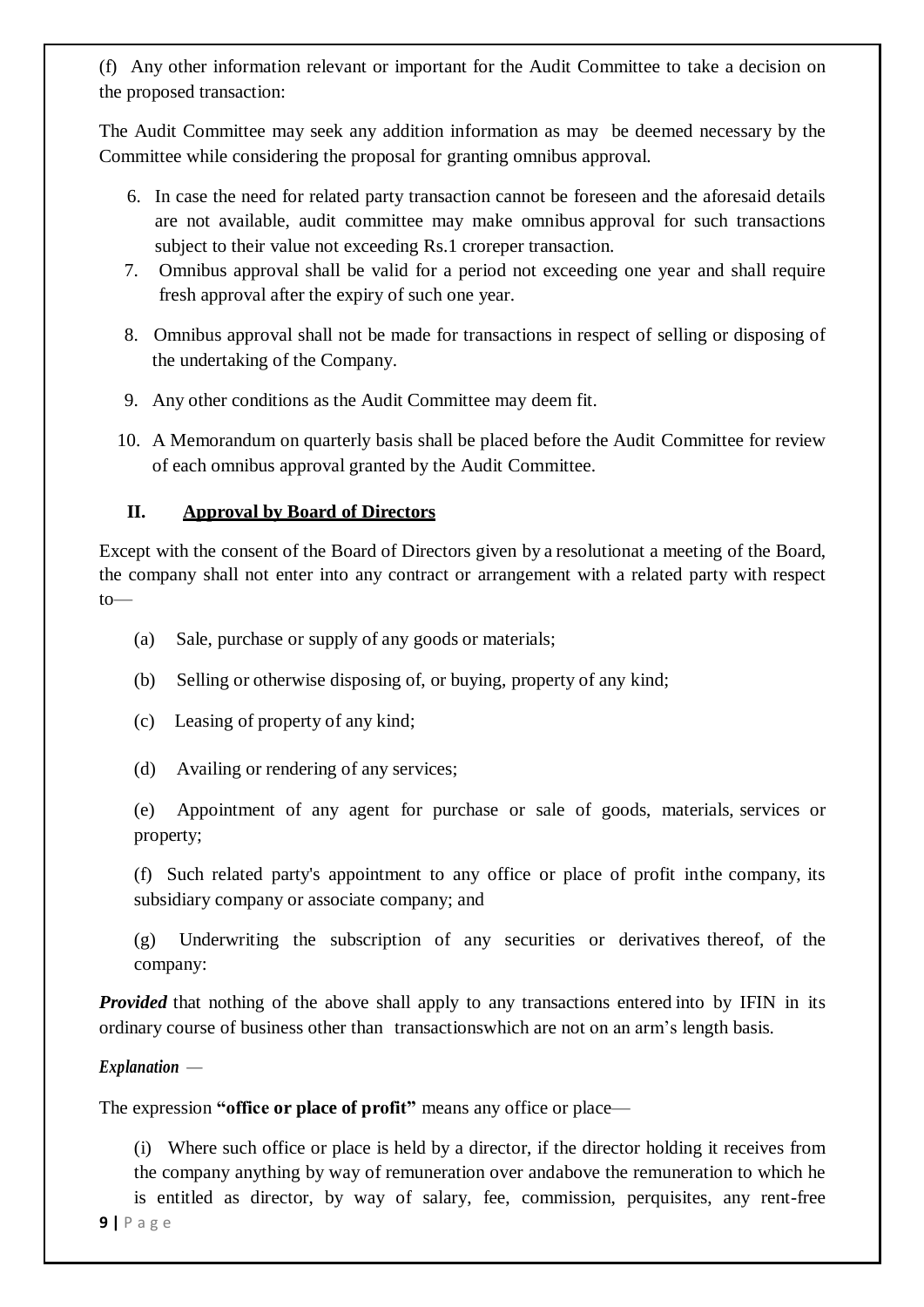accommodation, or otherwise;

(ii) Where such office or place is held by an individual other than a director or by any firm, private company or other body corporate, if the individual, firm, private company or body corporate holding it receives from the company anything by way of remuneration, salary, fee, commission, perquisites, any rent-free accommodation, or otherwise;

The expression "**arm's length transaction**" means a transaction betweentwo related parties that is conducted as if they were unrelated, so that there is no conflict of interest.

## **III. Approval by Shareholders**

All the transactions which are in excess of the limits specified in Section 188 of the Companies Act, 2013 and which are not in the ordinary course of business & arm's length basis shall require approval of shareholders by way of Resolution.

- 1. Except with the prior approval of the company by a resolution, as may be specified from time to time under the Companies Act, 2013, the company shall not enter into a transaction(s), where the transaction(s) to be entered into,—
	- (a) as contracts or arrangements with respect to clauses (a) to (e) of sub-section (1) of section 188 of the Companies Act 2013, with criteria as mentioned below -
		- (i) Sale, purchase or supply of any goods or materials, directly or through appointment of agent, amounting to 10% or more of the turnover of the company, as mentioned in clause (a) and clause(e) respectively of sub-section (1) of section 188;

(ii) Selling or otherwise disposing of or buying property of any kind, directly or through appointment of agent, amounting to 10% or more of net worth of the company, as mentioned in clause (b) and clause (e) respectively of sub-section (1) of section 188;

(iii) leasing of property of any kind amounting to 10% or more of turnover of the company, as mentioned in clause (c) of sub-section (1) of section 188;

(iv) availing or rendering of any services, directly or throughappointment of agent, amounting to 10% or more of the turnover of the company, as mentioned in clause (d) and clause (e) respectively of sub-section (1) of section 188:

*Explanation.*—It is hereby clarified that the limits specified in sub-clauses (i) to (iv), as above, shall apply for transaction or transactions to be entered into either individually or taken together with the previous transactions during a financial year.

- (b) is for appointment to any office or place of profit in the Company, its subsidiary company or associate company at a monthly remuneration exceeding Rs.2.5 lakh as mentioned in clause (f) ofsubsection (1) of section 188; or
- (c) Is for remuneration for underwriting the subscription of any securities or derivatives thereof of the company exceeding 1% of the net worth as mentioned in clause (g) of sub-section (1) of section 188.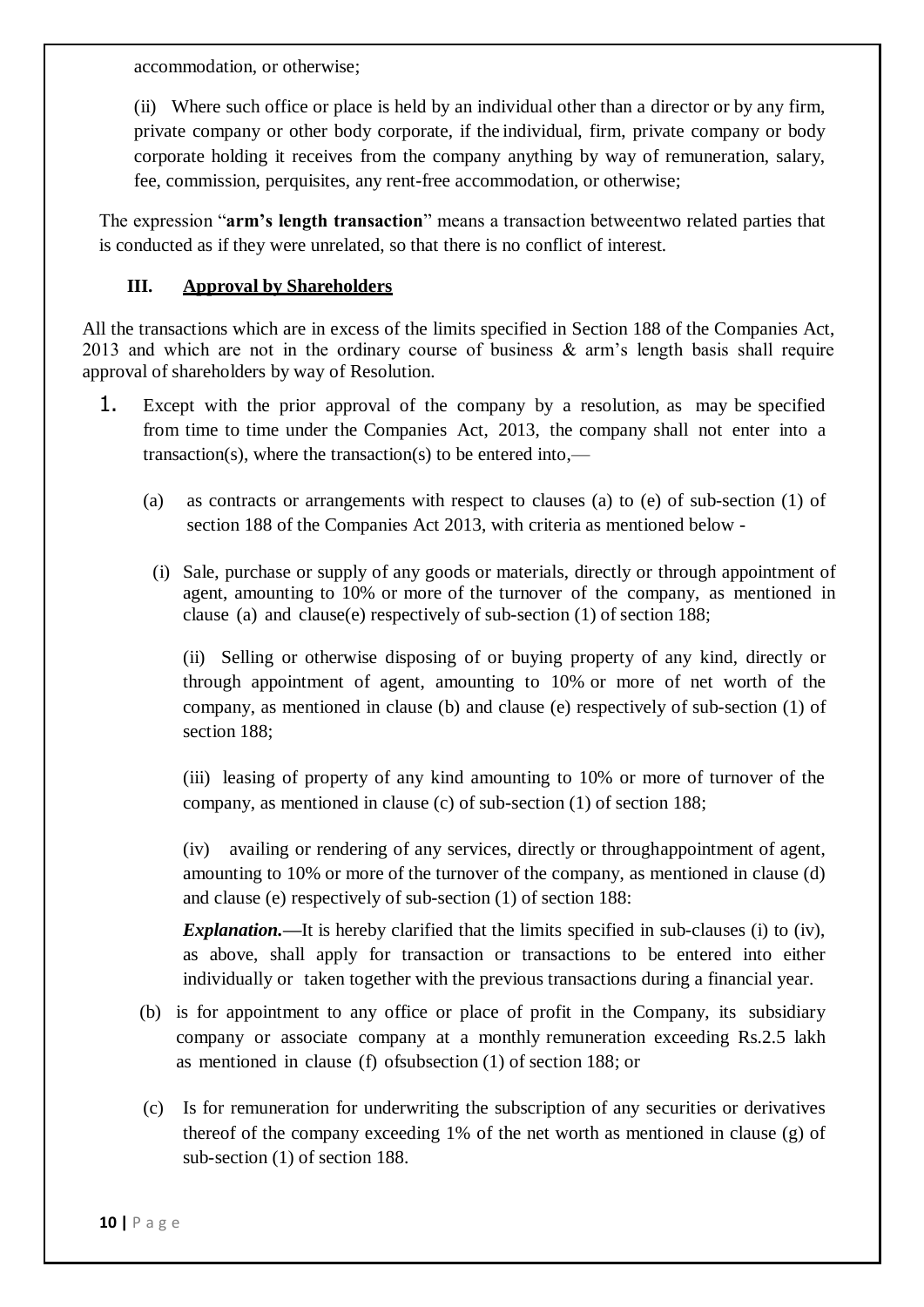#### *Explanation***.**-

(1) The Turnover or Net Worth referred above shall be computed on the basis of the Audited Financial Statement of the preceding financial year.

(2) In case of a wholly owned subsidiary, the resolution passed by the company shall be sufficient for the purpose of entering into the transactions between the wholly owned subsidiary and the holding company.

However, transactions between two Government Companies are exempted from the aforesaid shareholders approval required under point no.1 above.

Further the requirement of passing the resolution under the first proviso of Section 188(1) of the Companies Act, 2013 shall not be applicable for the transactions entered into between a holding company and its wholly owned subsidiary whose accounts are consolidated with such holding company and placed before the shareholders at the generalmeeting for approval.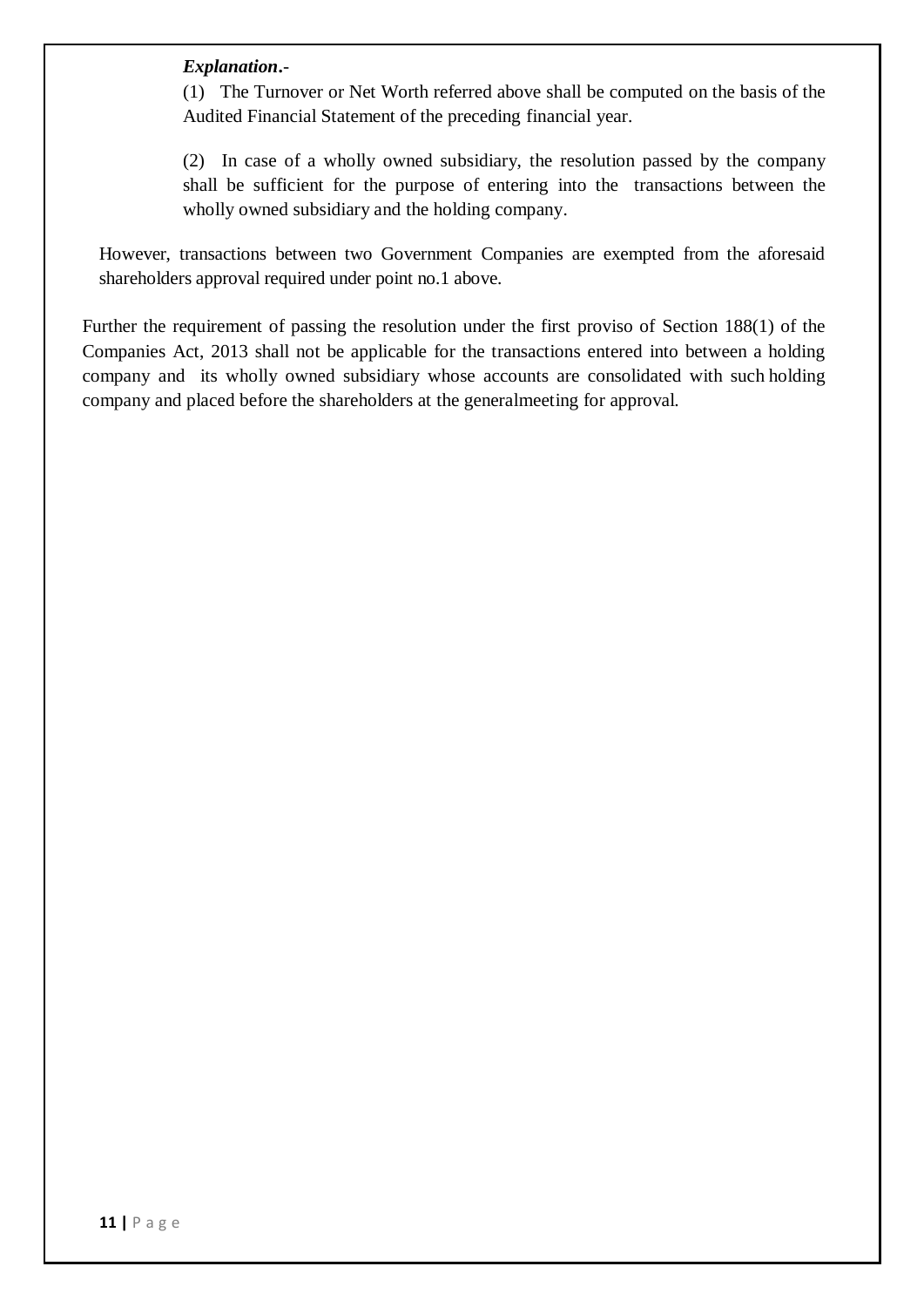# Identification of Potential RelatedParty Transactions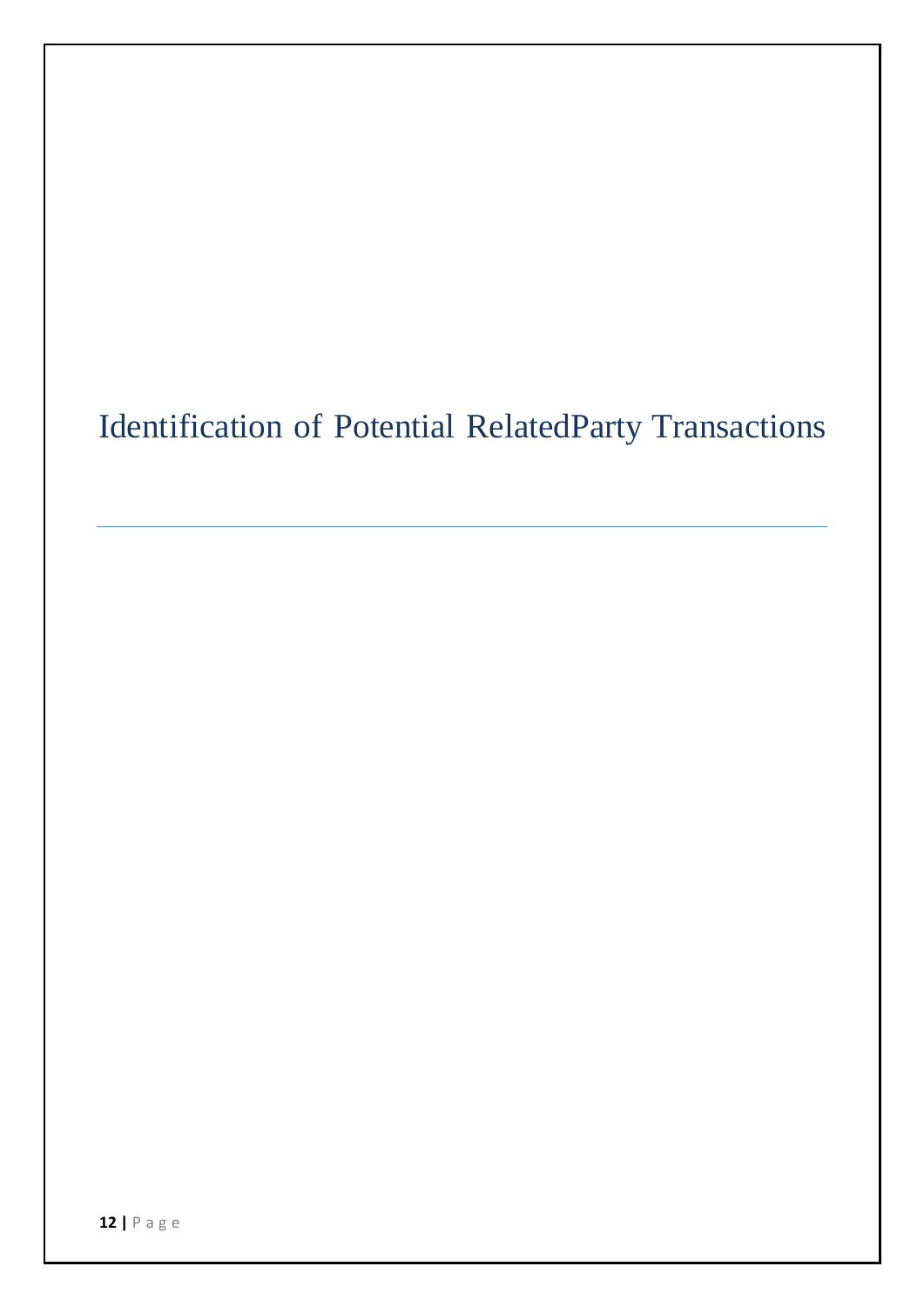#### **Identification of Potential Related Party Transactions**

i. Each Director and Key Managerial Personnel shall be responsible for giving notice to the Company about any potential RPTs, where he/she may be interested.

## **Pre-requisites for entering into Potential Related Party Transactions**

#### **A) Audit Committee / Board Level Pre-requisites**

IFIN shall enter into any contract or arrangement with a related party subject to the following conditions, namely:-

The agenda of the Audit Committee Meeting and Board Meeting (if applicable), at which the resolution is proposed to be moved shall disclose-

- $\triangleright$  The name of the related party and nature of relationship;
- $\triangleright$  The nature, duration and period of the contract and particulars of the contract or arrangement;
- $\triangleright$  The material terms of the contract or arrangement including the value, if any:
- $\triangleright$  Any advance paid or received for the contract or arrangement, if any;
- $\triangleright$  The manner of determining the pricing and other commercial terms, both included as part of contract and not considered as part of the contract;
- $\triangleright$  Whether all factors relevant to the contract have been considered, if not, the details of factors not considered with the rationale for not considering those factors; and
- $\triangleright$  Any other information relevant or important for the Board to take a decision on the proposed transaction.

Where any director is interested in any contract or arrangement with a related party, such director shall neither be present at the Meeting during discussion on the subject matter, nor shall participate in the voting on such matter at the Meeting.

#### **B. Shareholders' Level Pre-requisites**

For approval of the shareholders, a notice calling the General Meeting will be sent along with the explanatory statement to the Shareholders.

The explanatory statement to be annexed to the notice of a General Meeting convened for approval of the RPTs shall contain the following particulars, namely:

- $\triangleright$  Name of the Related Party;
- $\triangleright$  Name of the Director or Key Managerial Personnel who is related, if any;
- $\triangleright$  Nature of relationship;
- $\triangleright$  Nature, material terms, monetary value and particulars of the contract orarrangement;
- $\triangleright$  Any other information relevant or important for the members to take a decision on the proposed resolution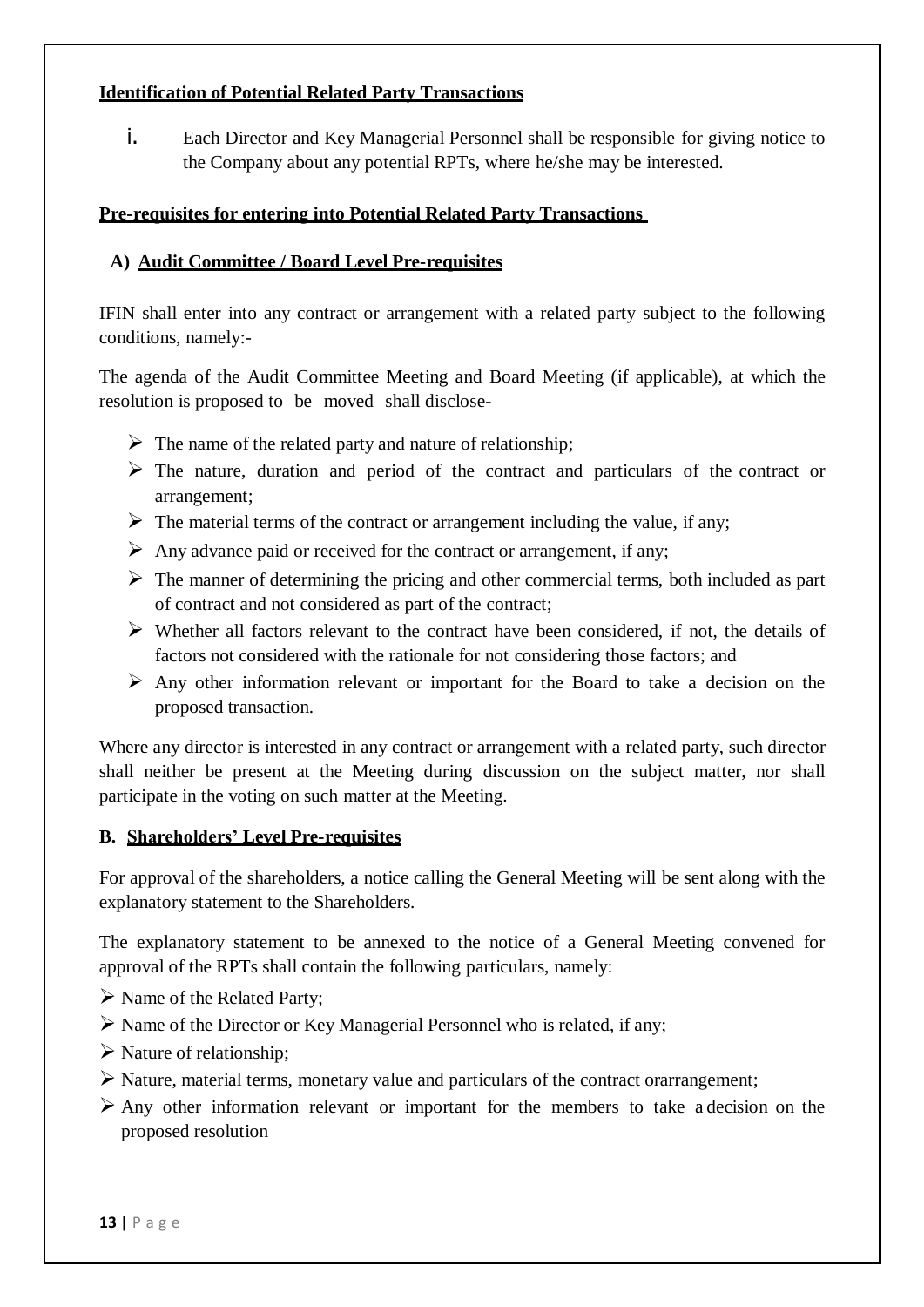Disclosure Requirements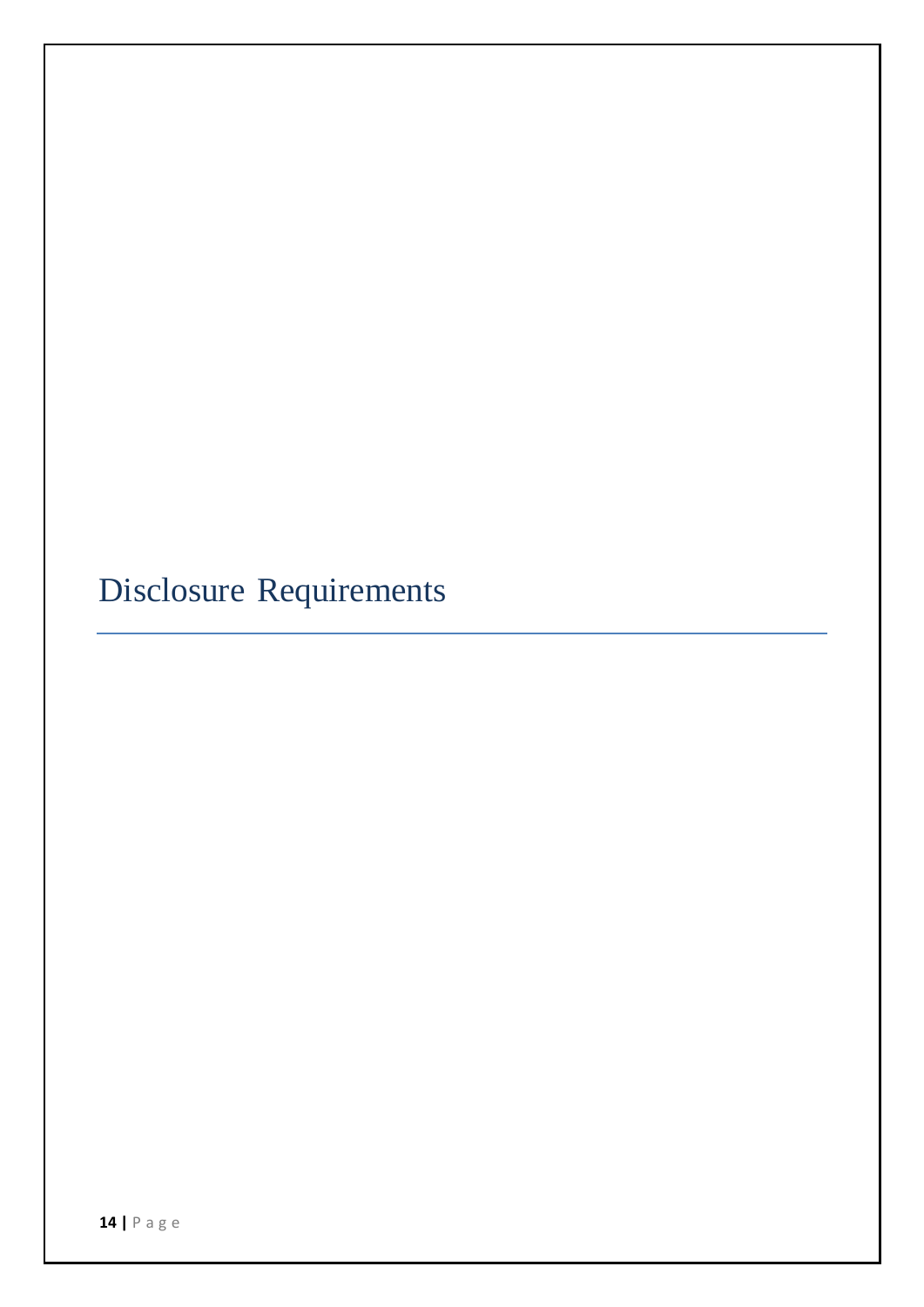## **A Disclosure by Board of Directors, KMP and Senior Management**

Every **Director** shall at the first Meeting of the Board in which he participates as a Director and thereafter at the first Meeting of the Board in every Financial Year or whenever there is any change in the disclosures already made, then at the first Board Meeting held after such change, disclose his concern or interest in any company or companies or bodies corporate, firms, or other association of individualswhich shall include the shareholding.

## **B Disclosure on Website of IFIN**

IFIN shall disclose the Policy on dealing with Related Party Transactionson its website and a web-link shall be provided in the Annual Report of IFIN.

#### **C Disclosure in Board's Report**

Every material contract or arrangement entered into by IFIN requiring Board's and Company's approval shall be referred to in the Board's report to theshareholders along with the justification for entering into such contract or arrangement.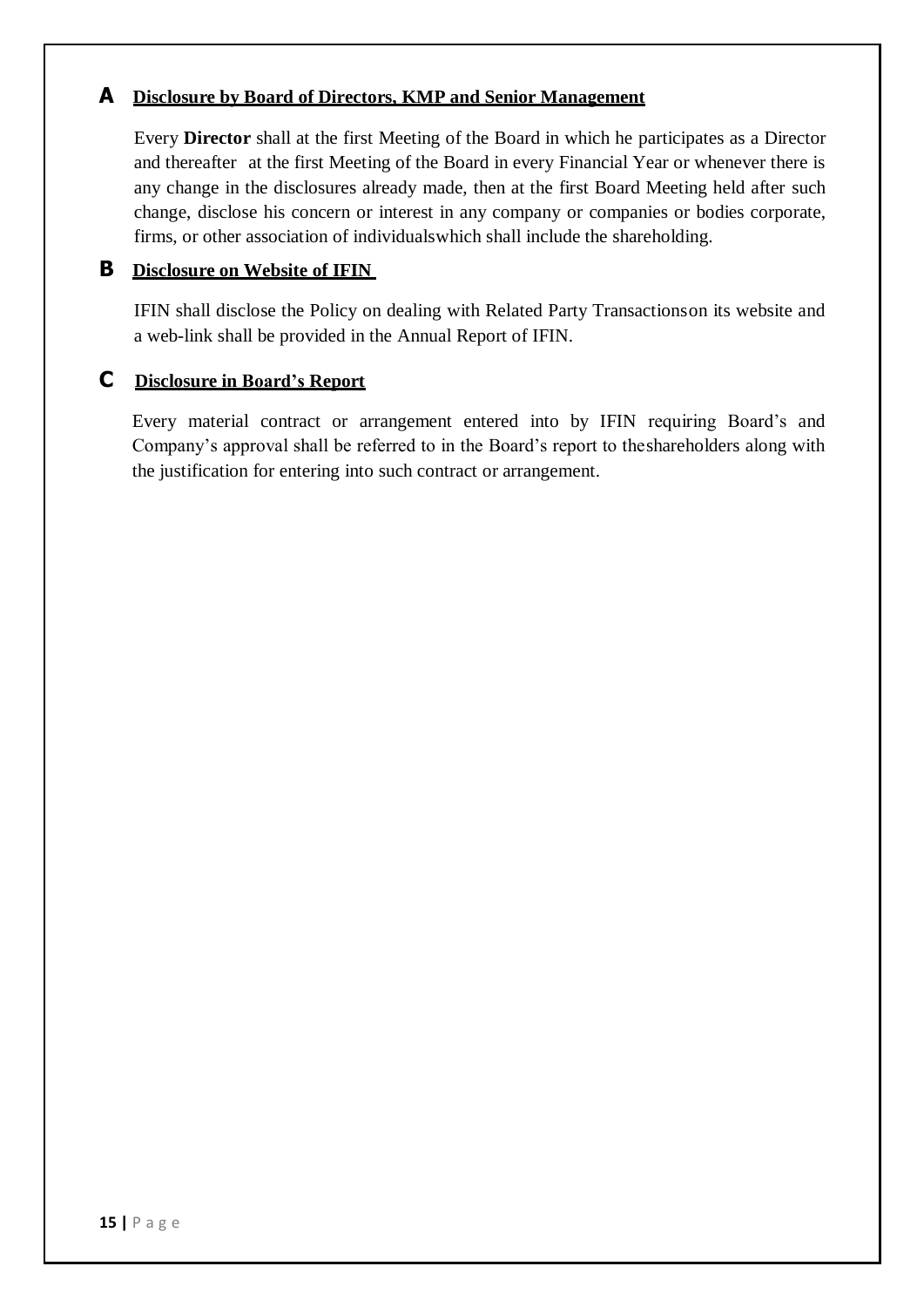# Consequence of Non-Approval / Violations of the Provisions of related Party Transactions